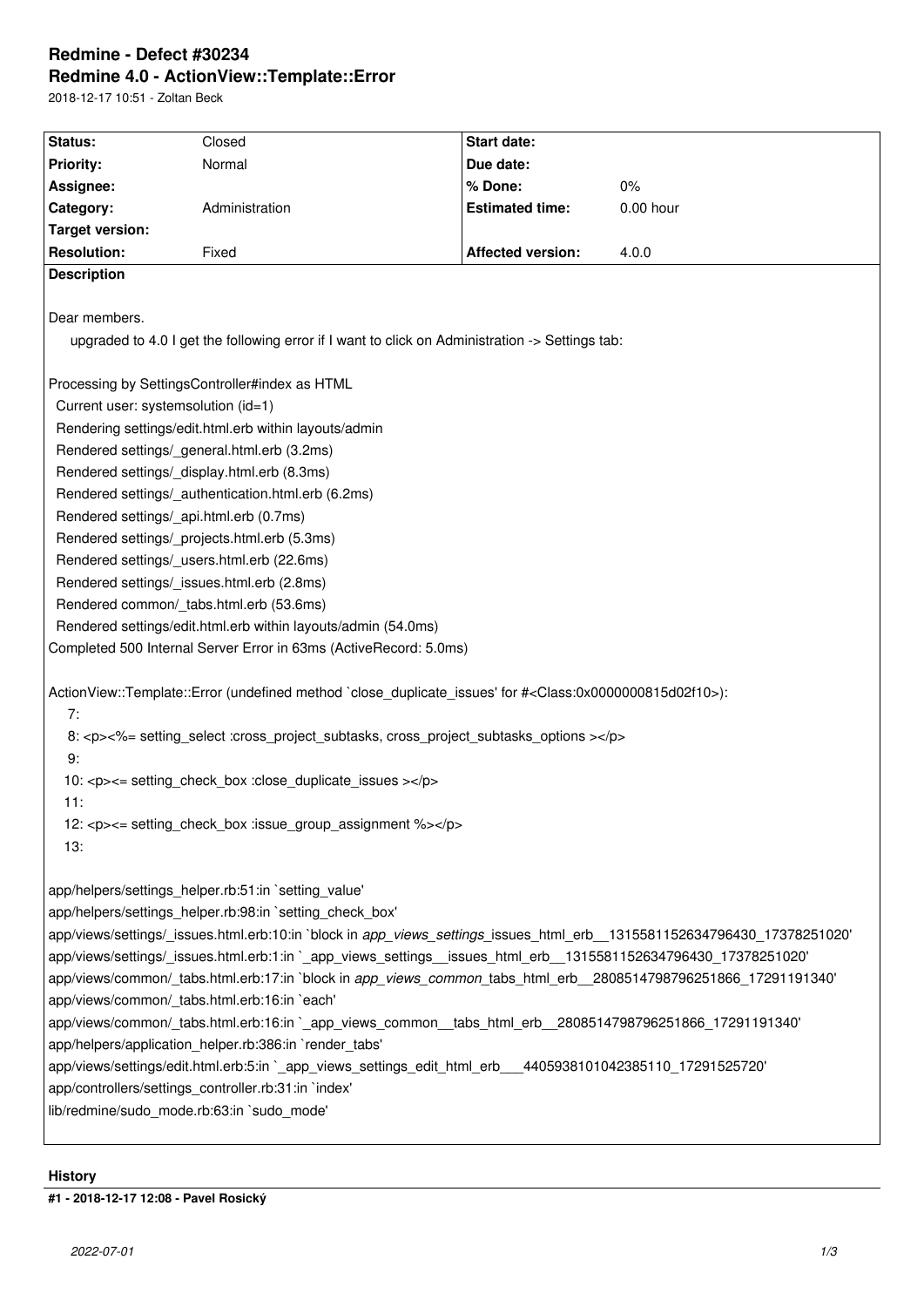#### **#2 - 2018-12-17 19:09 - Jean-Philippe Lang**

*- Status changed from New to Closed*

*- Resolution set to Fixed*

Indeed, this setting was added in 4.0.0. Please, do not keep your settings.yml from a previous version.

#### **#3 - 2019-01-30 22:41 - Anne Hammond**

I am getting the same Internal error when selecting Administration / Settings under redmine 4.0.1.

settings.yml is the default from 4.0.1:

rw-rw-r- 1 apache apache 6277 Jan 7 13:25 settings.yml

Error from production.log:

ActionView::Template::Error (undefined method `close\_duplicate\_issues' for #<Class:0x0000000004353a28>):

I did follow upgrade instructions.

config/configuration.yml config/databse.yml

are from the previous install 3.2.0

#### **#4 - 2019-01-30 22:52 - Anne Hammond**

I downloaded settings.yml from

#### https://svn.redmine.org/redmine/trunk/config/settings.yml

[root@redmine2 config]# wc -l settings.yml settings.yml4.0.1 312 settings.yml  [292 settings.yml4.0.1](https://svn.redmine.org/redmine/trunk/config/settings.yml)

is in trunk but not in 4.0.1 download.

### **#5 - 2019-01-30 23:28 - Go MAEDA**

Anne Hammond wrote:

*I am getting the same Internal error when selecting Administration / Settings under redmine 4.0.1.*